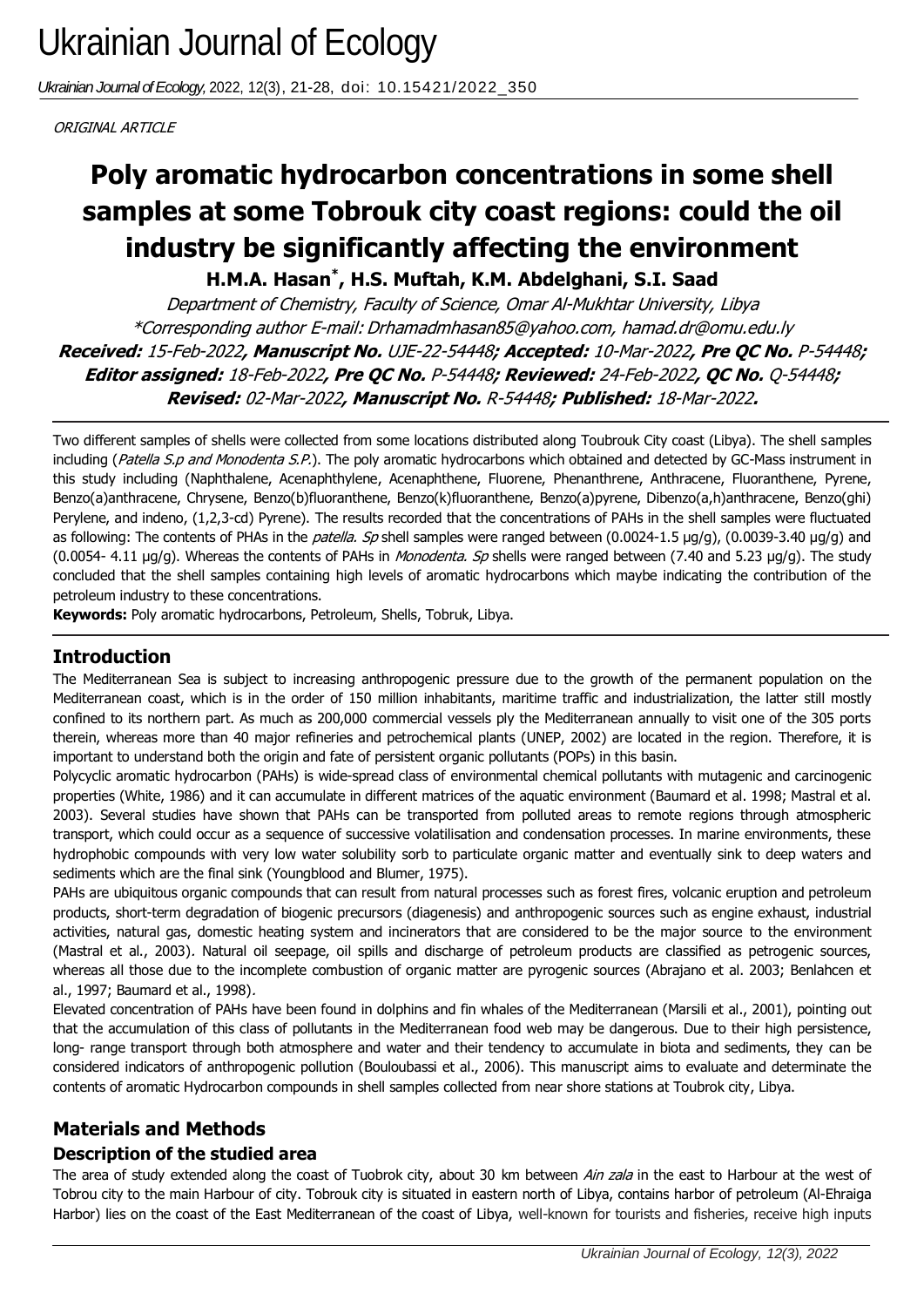of organic matter mostly anthropogenic. Samples locations were chosen including; the Ledo, andolous, ain gaza and stations (Fig. 1).



#### **Fig 1:** Map showing the locations of the study area.

#### **Sampling and preparation of Samples**

The types of shells which collected in this study included the types of: Pattela and Monodonta, the classification of the shell samples was carried in the marine science laboratory,Omar Al-Muhtar University (as shown in Fig. 2.):



**Fig. 2.** Shell samples of *Monodonta* and *Pattela*.

## **Chemical analysis**

#### **Hydrocarbons analysis**

PAHs analysis (The Polycyclic Aromatic Hydrocarbons), using well-established techniques (UNEP, 1992). The determination of oil on the surface of the algae was carried out according to the following method; 100 g wet weight alga was rinsed a few second with 3 x 50 ml dichloromethane (DCM), then filtrated through a filter paper, The algal residue was separated (a) and filtrate was dryed over anhydrous sodium sulphate then distilled under vacuum, The residue was taken with hexane and the volume adjusted to 10 ml and analyzed by UV spectro fluorometry (UVF) and GCMS (UNEP, 1992). The polycyclic aromatic hydrocarbons compounds were analyzed by GC/MS, identification of each compound in algal extract was made by comparing the retention times and its spectrum with that taken from HP memory and also with the EPA standard (Alexandria, Egypt).

#### **Extraction step of hydrocarbons for shell samples**

One gram of each sample were treated with 30 g of anhydrous sodium sulfate and the mixture was blended at high speed for 5 min. Then the mixture was extracted using a soxhlet with 200 ml of methanol for 8 hrs. 20 ml of 0.7 M KOH and 30 ml of distilled water were added to the flask and the reflux was continued for 2hrs to saponify the lipids. The content of the extraction flask was extracted three times in a separating funnel with 80 ml hexane. The three extracts were combined, dried with anhydrous sodium sulfate and filtered through glass wool. The hexane fraction was concentrated with a rotary evaporator down to about 15 ml at 30°C and concentrated down to a volume of 1 ml with nitrogen gas stream and then subjected to cleaning up and fractionation (El Nemr et al., 2007).

#### **Cleaning up and fractionation**

Cleaning up and fractionation were performed by passing the concentrated extract through a silica/aluminum oxide column. The chromatography column was prepared by slurry packing 20 ml of hexane containing 10 g of silica, followed by 10 ml containing 10 g of aluminum oxide and finally 1 g of anhydrous sodium sulfate. The hydrocarbon sample extract (1 ml) was sequentially eluted from the column with 25 ml of hexane for the saturated aliphatic fraction (F1), and then 60 ml of hexane and dichloromethane (80:20)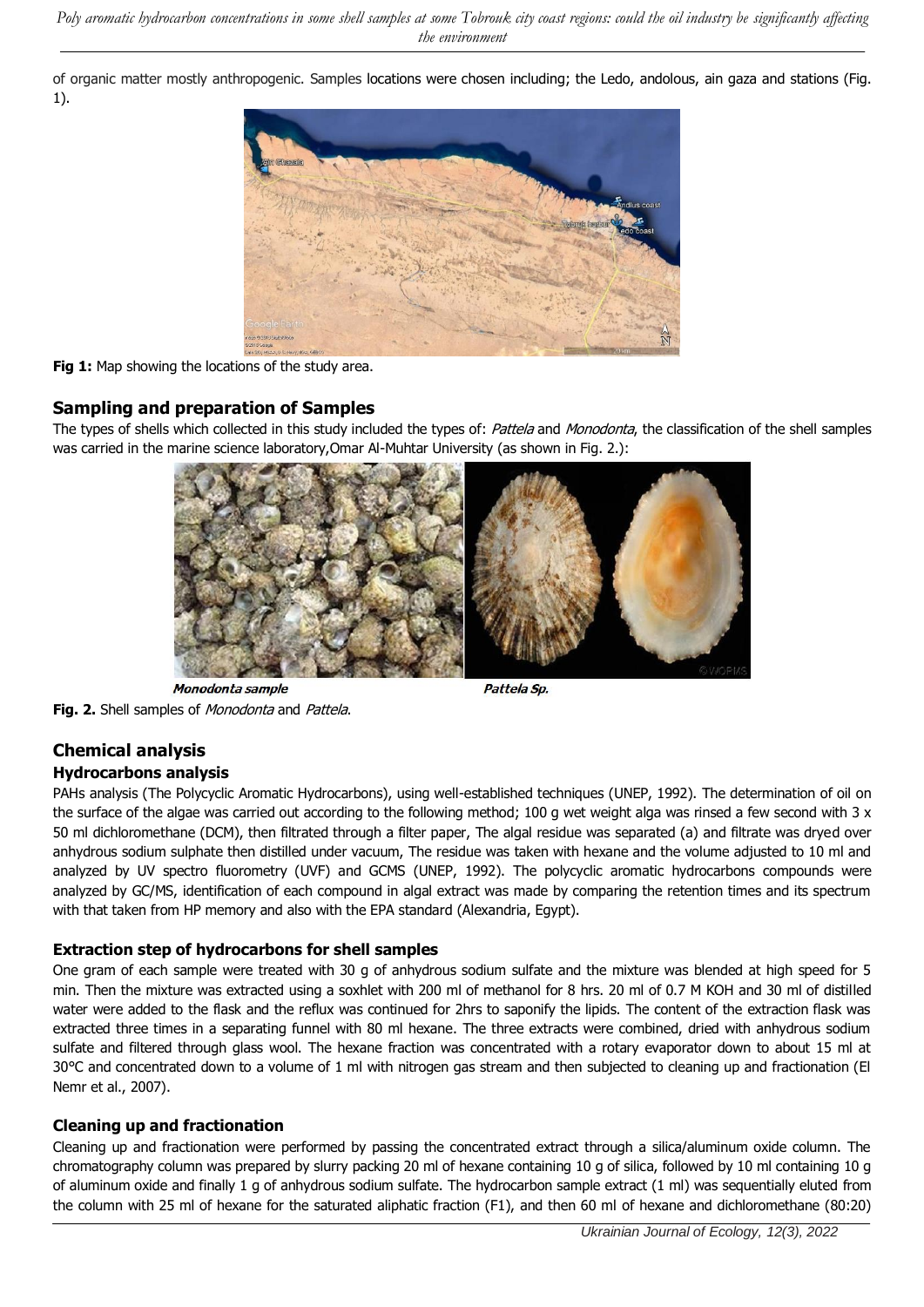was used for the elution of the unsaturated aromatic fraction (F2). F<sub>1</sub> and F<sub>2</sub> were concentrated using gentle stream of nitrogen for instrumental analysis.

2 µL of each sample of unsaturated aromatic fraction was injected in the split less mode and purge time was 1 min. the response factor of individual hydrocarbon compounds to the internal standard was measured and calculated at least three times (at the beginning, in the middle, and at the end for each batch of GC injections). Identification and quantification of hydrocarbon compounds were based on matching their retention time with a mixture of hydrocarbon standards.

#### **Calculated ratios**

Some of ratios used to determine sources of aromatic compounds are represented as (R1, R2, R3, R4, R5 and R6) including the following:

R1=Inp/(Inp+Bghip), R2=Flu/(Flu+Pyr), R3=Bap/(Bap+Chr), R4=Phe/(Phe+Ant), R5=BbF/BKF and R6=Ant/(Ant+Phe)

The calculation of these ratios can be using as an indicator of the source of the aromatic hydrocarbons which detected in the samples. R1<0.4 is an indicator of petroleum pollution, however R1>0.5 is an indicator of hydrocarbon pollution originating from combusted wood and grass (Yunker et al., 2003). R2 in the range of 0.4 indicates the presence of petroleum derived hydrocarbon particles, however if higher than 0.4 this is an indicator of combusted fuel and coal R3<0.2 indicates that the aromatic components are derivatives of petroleum combustion, however if the level of R3 is between 0.4 and 0.6 this is a indicator of un-combusted petroleum pollution (Budzink et al., 1997). R4<0.1 is an indicator of aromatic compounds derived from a petro chemical source, R5>0.1 is indicator of combusted R6>0.1 indicates the presence on diesel,core oil and coal.

#### **Ratio of low molecular weight/high molecular weight of hydrocarbons**

LMW=Naphthalene+Acenaphthylene+Acenaphthene+Fluorene+Phenanthrene+Anthracene HMW=Fluorananthene+Pyrene+B a A+ Chrysene+Bbf+ BK f+BaP+DBA+B (ghi) perylene+indenol pyrene

#### **Computer programs**

The excel and origin 0.7 (version) were used in this study, the correlation coefficient values were calculated.

## **Results and Discussion**

The contents of individual of (PAHs) of the studied samples were given in the Tables 1 and 2 and Fig. 3-7. **Table. 1.** The aromatic hydrocarbons in the Marine Shell (Monodonta) samples in areas (Chief Port, Ain gaza1).

| <b>Compound</b>      | <b>Shell Monodonta</b> | <b>Total</b>     |        |
|----------------------|------------------------|------------------|--------|
|                      | Ain gazala 1           | <b>Main Port</b> |        |
| Naphthalene          | 0.0064                 | 0.062            | 0.0684 |
| Acenaphthylene       | 0.055                  | 0.009            | 0.064  |
| Acenaphthene         | 0.022                  | 0.038            | 0.06   |
| Phenanthrene         | 0.0039                 | 0.0041           | 0.008  |
| Anthracene           | 0.097                  | 0.028            | 0.125  |
| Fluoranthene         | 0.0046                 | 0.0067           | 0.0113 |
| Fluorene             | 0.0085                 |                  | 0.0645 |
| Pyrene               | 0.025                  | 0.067            | 0.092  |
| BaA                  | 0.367                  | 0.178            | 0.545  |
| Chrysene             | 1.46                   |                  | 3.52   |
| <b>Bbf</b>           | 0.760                  | 0.37             | 1.13   |
| <b>BKF</b>           | 4.06                   | 1.94             | 6      |
| Bap                  | 0.098                  | 0.20             | 0.298  |
| Indeno Pyrene        | 0.344                  | 0.067            | 0.411  |
| DBA                  | 0.090                  | 0.145            | 0.235  |
| Benzo (ghi) perylene | 0.0068                 | 0.0054           | 0.0122 |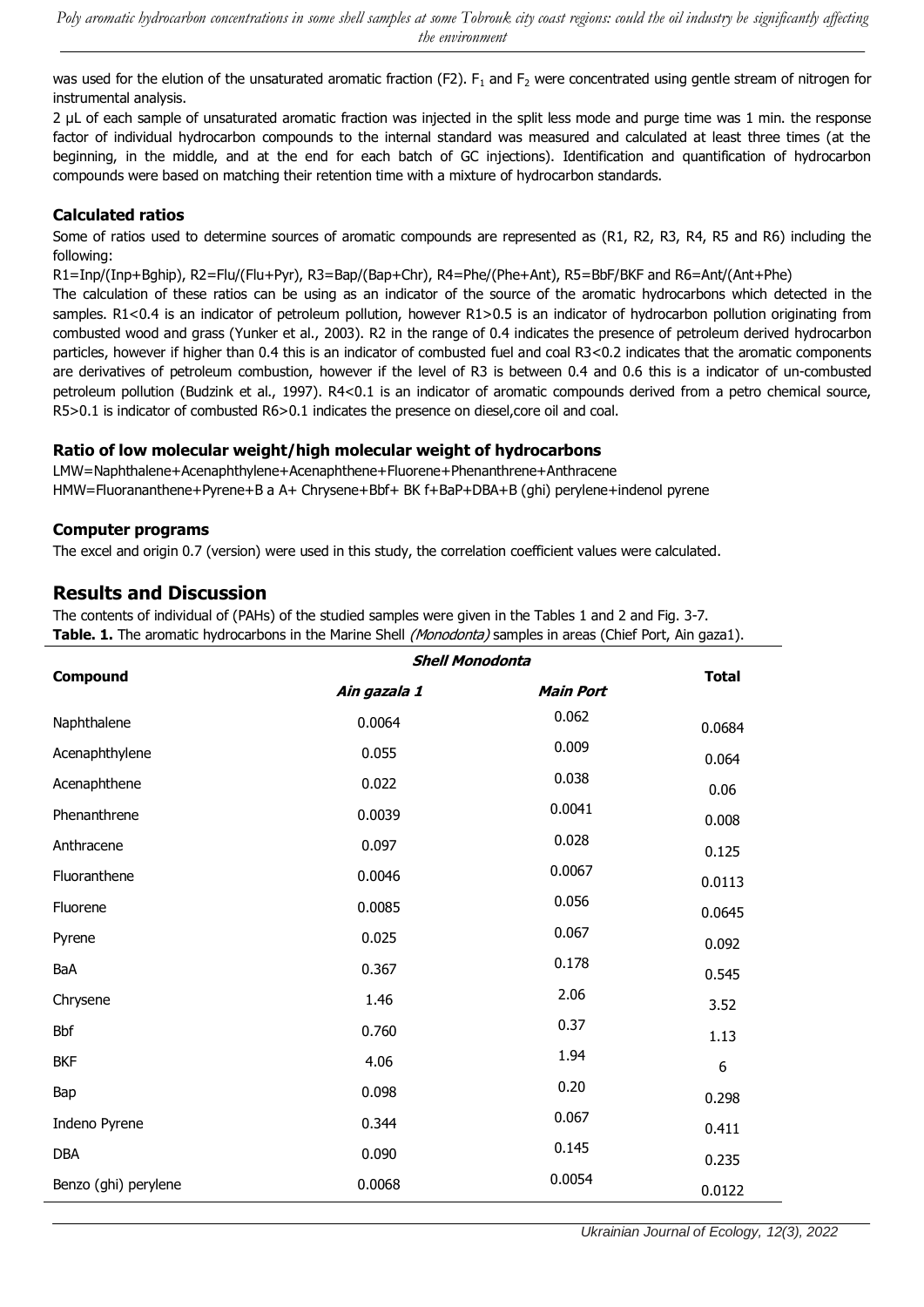*Poly aromatic hydrocarbon concentrations in some shell samples at some Tobrouk city coast regions: could the oil industry be significantly affecting the environment*

| $\cdots$<br>.<br>.<br>. .<br>$\sim$ | 4082<br>_ | ר 2367<br><b>J.LJUL</b> | -- |
|-------------------------------------|-----------|-------------------------|----|

Also the results represented in the Fig. 3 and 4.



Fig. 3. The individual concentrations (µg/g) of poly aromatic hydrocarbons of *Monodonta* shells at Ain gaza 1.



**Fig. 4.** The individual concentrations (µq/q) of poly aromatic hydrocarbons for *Shell Monodonta* in Main Port.

|        | <b>Shell Patella.</b>                                                                                                                         | - - - |  |  |
|--------|-----------------------------------------------------------------------------------------------------------------------------------------------|-------|--|--|
| Ledo). |                                                                                                                                               |       |  |  |
|        | <b>Table. 2.</b> Show the results of aromatic hydrocarbons in the Marine Shell <i>(Patella.)</i> samples in areas (Ain gaza2, Andolous and AL |       |  |  |

|                      | <b>Shell Patella.</b> |                 |                |              |
|----------------------|-----------------------|-----------------|----------------|--------------|
| <b>Compounds</b>     | Ain gazala 2          | <b>Andolous</b> | <b>AL Ledo</b> | <b>Total</b> |
| Naphthalene          | 0.072                 | 0.047           | 0.038          | 0.157        |
| Acenaphthylene       | 0.008                 | 0.038           | 0.154          | 0.2          |
| Acenaphthene         | 0.071                 | 0.049           | 0.053          | 0.173        |
| Phenanthrene         | 0.0024                | 0.07            | 0.017          | 0.0894       |
| Anthracene           | 0.008                 | 0.047           | 0.046          | 0.101        |
| Fluoranthene         | 0.0081                | 0.0039          | 0.0049         | 0.0169       |
| <b>Fluorene</b>      | 0.0035                | 0.023           | 0.078          | 0.1045       |
| Pyrene               | 0.167                 | 0.26            | 0.397          | 0.824        |
| BaA                  | 0.04                  | 0.127           | 0.0054         | 0.1724       |
| Chrysene             | 1.5                   | 3.09            | 4.11           | 8.7          |
| <b>Bbf</b>           | 0.98                  | 0.58            | 0.9            | 2.46         |
| <b>BKF</b>           | 1.08                  | 3.4             | 2.7            | 7.18         |
| Bap                  | 0.107                 | 0.08            | 0.008          | 0.195        |
| Indeno Pyrene        | 0.028                 | 0.078           | 0.19           | 0.296        |
| DBA                  | 0.11                  | 0.18            | 0.267          | 0.557        |
| Benzo (ghi) perylene | 0.007                 | 0.009           | 0.038          | 0.054        |
| <b>TOTAL (PAHs)</b>  | 4.192                 | 8.0819          | 9.0063         | 21.2802      |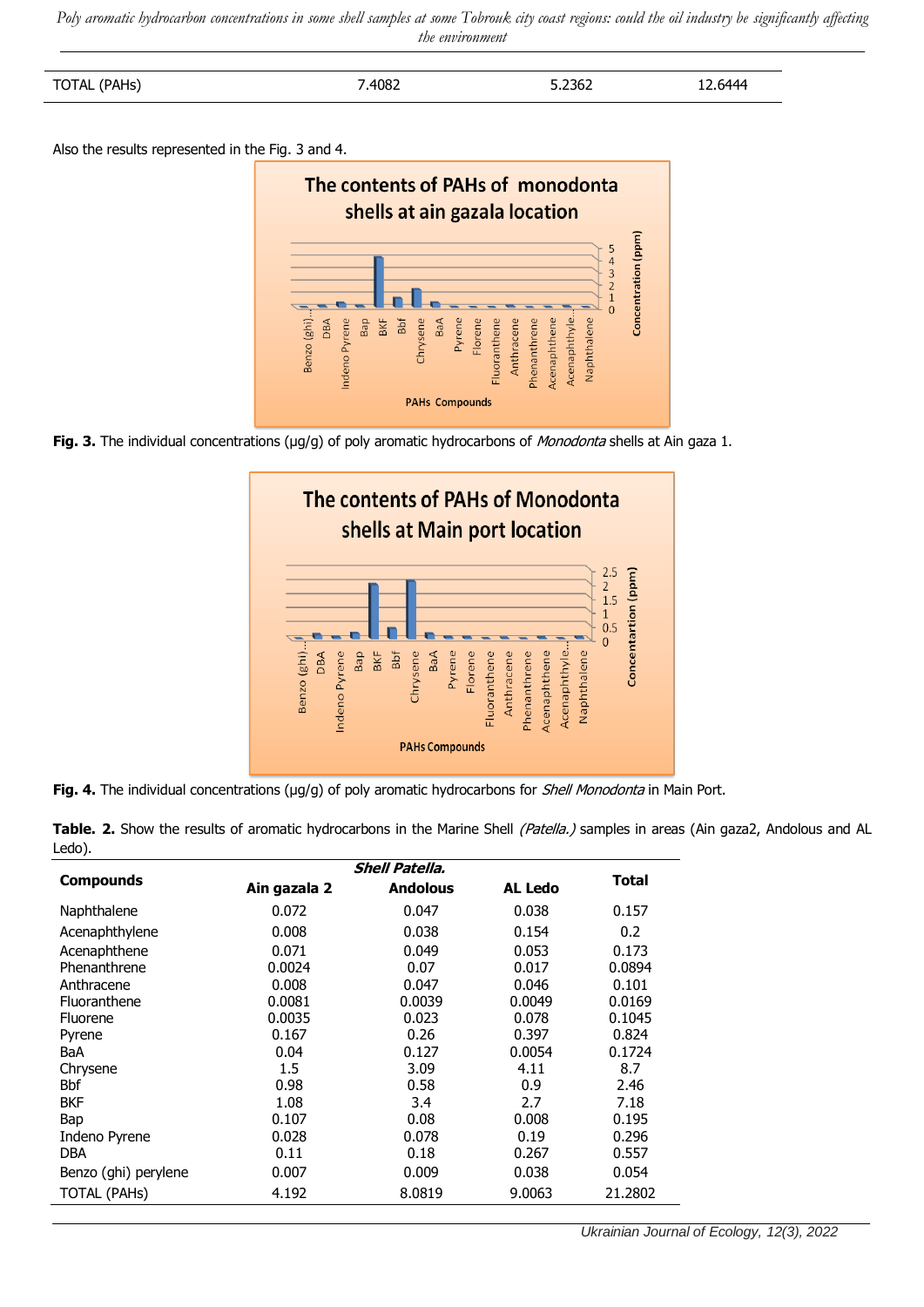*Poly aromatic hydrocarbon concentrations in some shell samples at some Tobrouk city coast regions: could the oil industry be significantly affecting the environment*



**Fig. 5.** The individual concentrations (µg/g) of poly aromatic hydrocarbons of *Patella Shells* at Ain gaza 2 location.



Fig. 6. The individual concentrations (µg/g) of poly aromatic hydrocarbons of Patella shells at Andolous location.



**Fig. 7.** The individual concentrations (µg/g) of poly aromatic hydrocarbons for *Shell Patella* in AL Ledo.

The correlation matrix of the PAHs contents of patella shells was calculated and given in Table 3. Table 3. Correlation coefficients between region Ain gaza 2, Andolous and AL-Ledo of Shell Patella.

|            |        | Ain gaza 2 Andolous AL Ledo |                          |
|------------|--------|-----------------------------|--------------------------|
| Ain gaza 2 |        | -                           |                          |
| Andolous   | 0.9399 |                             | $\overline{\phantom{0}}$ |
| AL Ledo    | 0.9073 | 0.714                       |                          |

## **Discussion**

#### **Poly aromatic hydrocarbons (PAHs)**

The concentrations of speciation's and ∑PAHs in the studied samples are shown in Table 1 and 2 and represented in Fig. 3-7, the results showed variations between the contents of the PAHs in the studied shell Species.

The poly aromatic hydrocarbons which obtained and detected by GC-Mass instrument in this study including (Naphthalene, Acenaphthylene, Acenaphthene, Fluorene, Phenanthrene, Anthracene, Fluoranthene, Pyrene, Benzo(a)anthracene, Chrysene, Benzo(b)fluoranthene, Benzo(k)fluoranthene, Benzo(a)pyrene, Dibenzo(a,h)anthracene, Benzo(ghi)Perylene, andindeno, (1,2,3 cd)Pyrene).

The concentrations of PAHs in the were fluctuated as following: the contents of PHAs in the *patella* shell samples were fluctuated in the ranges of (0.0024-1.5 µg/g), (0.0039-3.40 µg/g) and (0.0054-4.11 µg/g) at the locations of Ain Gazala, Al Andalous and Al Ledo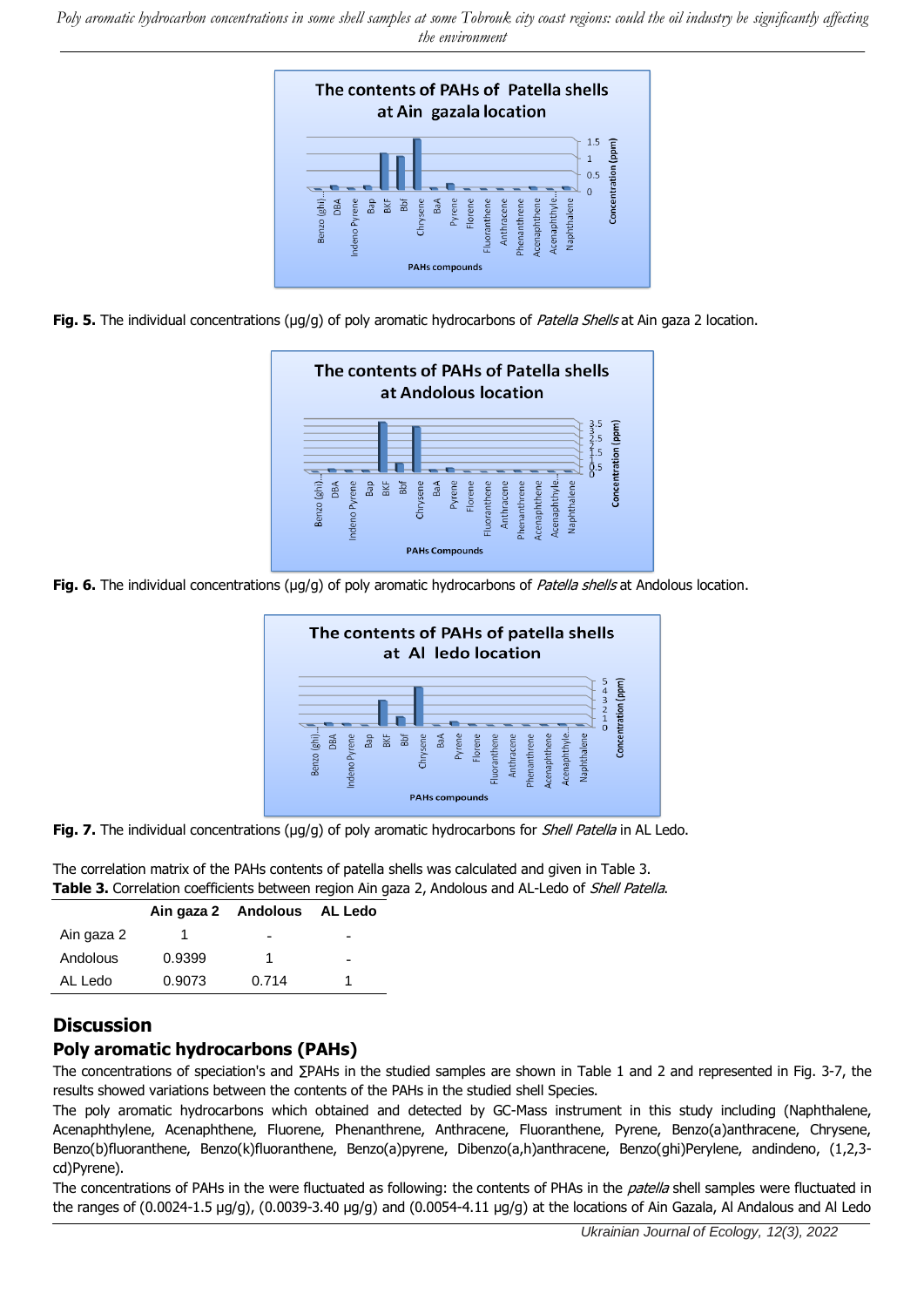locations, respectively. Whereas the contents of PAHs in *Monodenta* shells were as following: (7.40 and 5.23 µg/g) for the locations of Ain Gazala and Main port, respectively.

The joint FAO/WHO expert committee on food additives (Simko, 2004), has developed a notification that concentration of Bap should be not exceed the limit of 10 µg/g, This value is higher than those values which obtained in present study i.e., ranged between (0.008-0.107 µg/g) and (0.090-0.20 µg/g) for patella and Monodonta, respectively. The concentrations of carcinogenic Benz(a) pyrene was also low in all studied samples.

It was stated that the physical and chemical properties of some PAHs, like chemical reactivity (photo-oxidation and oxidation) can contribute to modify the original distribution pattern of emission sources. In marine ecosystems, PAHs can undergo degradation by photo-oxidation in superficial water layer (Mill et at., 1981).

The present study suggests that the values of PAHs were 0.08985, 0.3072 and 0.5775 µg/g, is to some extent safe and will have weak. but not harmful, effect on marine organisms. This is in accordance with reported conclusion (Mazmanidi at al., 1976) who stated that the total hydrocarbons concentration in marine which can produce a harmful effect on the aquatic organisms is about 50 µg/l. The present investigation briefly concludes that the sources of PAHs in the studied area are mainly from incomplete combustion at high temperatures of recent and fossil organic matter (Pyrolyric origin) with little evidence of petrogenic origins. Atmospheric deposition, industrial discharges and land runoff waters are the main Factors responsible for pyrolytic PAHs (Djomo et al., 2006). (Hwang et al., 2003), found that the high partitioning of PAHs to sedimentary organic matter was mainly due to the significant aromatic fraction of the organic matter, They considered the sedimentary organic matter as a natural "heterogeneous polymer" where PAHs interact more favorably with the aromatic regions.

Various PAHs concentration diagnostic ratios have been used to identify and quantify the contribution of each source of pollution to the specified environmental regions (Krom et at., 1989), Fluoranthene/pyrene (Fluo/Pyr) ratio indicated the origin of PAHs.

If the ratio of (flu/pyr) was <1 was attributed petrogenic sources and if the ratio of (flu/pyr) >1 is related to pyrolytic origin(Sicre et al., 1997), Combustion of coal and wood gave (Fluo/pyr) ratios of 0.013 and 0.042, respectively. while crude oil and fuel oil had values of 0.6-0.9 (Gschwend and Hites 1981). In the present study, all sites had (Fluo/Pyr), ratio <1 reflecting petrogenic origin. The ratio of major combustion specific compounds ∑COMB=(Flu, Pyr, BaA, Chr, BbF, BkF, BaP, InP and BghiP) to the sum of total PAHs (∑COMB/∑PAHs) were (0.153, 0.136, 0.078, 0.092) of the Algae (Laurencia sp. Coralline sp.and Cladophara sp.), respectively in study Areas (Chief Port and AL Ledo) and the ΣCOMB concentrations displayed values (0.137, 0.069, 0.172), for (Laurencia sp., Coralline sp., Cladophara sp.), respectively.

The estimated diagnostic isomeric ratios of PAHs should be cautiously used due to the interaction of physical and biogeochemical processes which may alter PAH profiles during processes of transport and flux. The fingerprints of PAHs from pyrolytic or petrogenic origin may be used to differentiate these origins using molecular indices based on ratios of selected isomers of PAH concentrations (Colombo et al., 1989).

#### **Origin of PAHs in the marine samples**

The difficulty in the identifying of PAHs origins come from the possible coexistence of many contamination sources, and the information processes that PAHs can undergo in the air, water or wastes before deposition in the analyzed sediments. Some compounds could exhibit comparable evolution kinetics that could be used to identify the origin of organic matter in the environment (Colombo et al., 1989). The distributions of aromatic compound differ according to the sources of production (port, 1993), and, chemical composition and temperature combustion of the organic matter (Neff, 1979). Pyrene. phenanthrene and benzo(b)fluoranthene are components of fossil fuels and a portion of them is associated with their combustion. Benzo(a)pyrene is usually emitted from catalyst and non-catalyst and automobiles. Benzo(a)anthracene and chrysene are often resulted from combustion of both diesel and natural gas (Rogge et al., 1993).

The sources of PAHs can also be identified by the ratios of individual PAH compounds based oil peculiarities in PAH composition and distribution pattern as a function of the emission source (Gschwend and Hites. 1981; Colombo et al., 1989), if the source is from fuel-combustion it named pyrolytic and if it is from crude oil it named petrogenic contamination. Ratio values such as phenanthrene/anthracene (Phe/Ant) and fluoranthrene/pyrene (Flu\Pyr) had been used by previous workers (Soclo et al., 2000; El Sikaily et al., 2002; El Nemr and Abd-Allah 2003, EI Nemr et al., 2007 and 2008), Petroleum often contains more phenanthrene relative to anthracene as phenanthrene that is more a thermodynamically stable tricyclic aromatic isomer than anthracene. So a Phe/Ant ratio is observed to be very high in PAH petrogenic pollution, but low ratio in pyrolytic contamination cases (Gschwend and Hites, 1981; 2000; Yang 2000).

Crude oil had a Phe/Ant ratio of around 50, and motor vehicle exhaust had a ratio of around four (Yang et al., 2008), Low Phe/Ant ratio values (less than 10) indicated the major PAH input was from combustion of fossil fuel (Gschwend and Hites, 1981; Colombo et a1., 1989), (Budzinski et al., 1997) suggested that sediments with Phe/Ant>10 were mainly contaminated by petrogenic inputs and Phe/Ant<10 was typical of pyrolytic sources. In the present study, the ratio of individual PAHs compounds varied between Algae samples, and between water samples indicating that the sources of PAHs contamination might be different, Low Phe/Ant ratios (<10) were found in all locations in Algae samples (Table 4) suggesting that they were pyrolytic-derived PAHs. However. the different Phe/Ant ratio values might be related to weathering such as photo-degradation, chemical degradation or biodegradation and also the composition (for Algae samples), the (Flu/pyr), can indicted the origin of PAH since (Sicre et al., 1987), in the present study, most samples had (Flu/Pyr), ratio values less than 1 However, the results obtained from the Phe/Ant and Flu/Pyr ratios, indicated a mixed pattern of petrogenic and pyrolytic contamination at most tissues samples.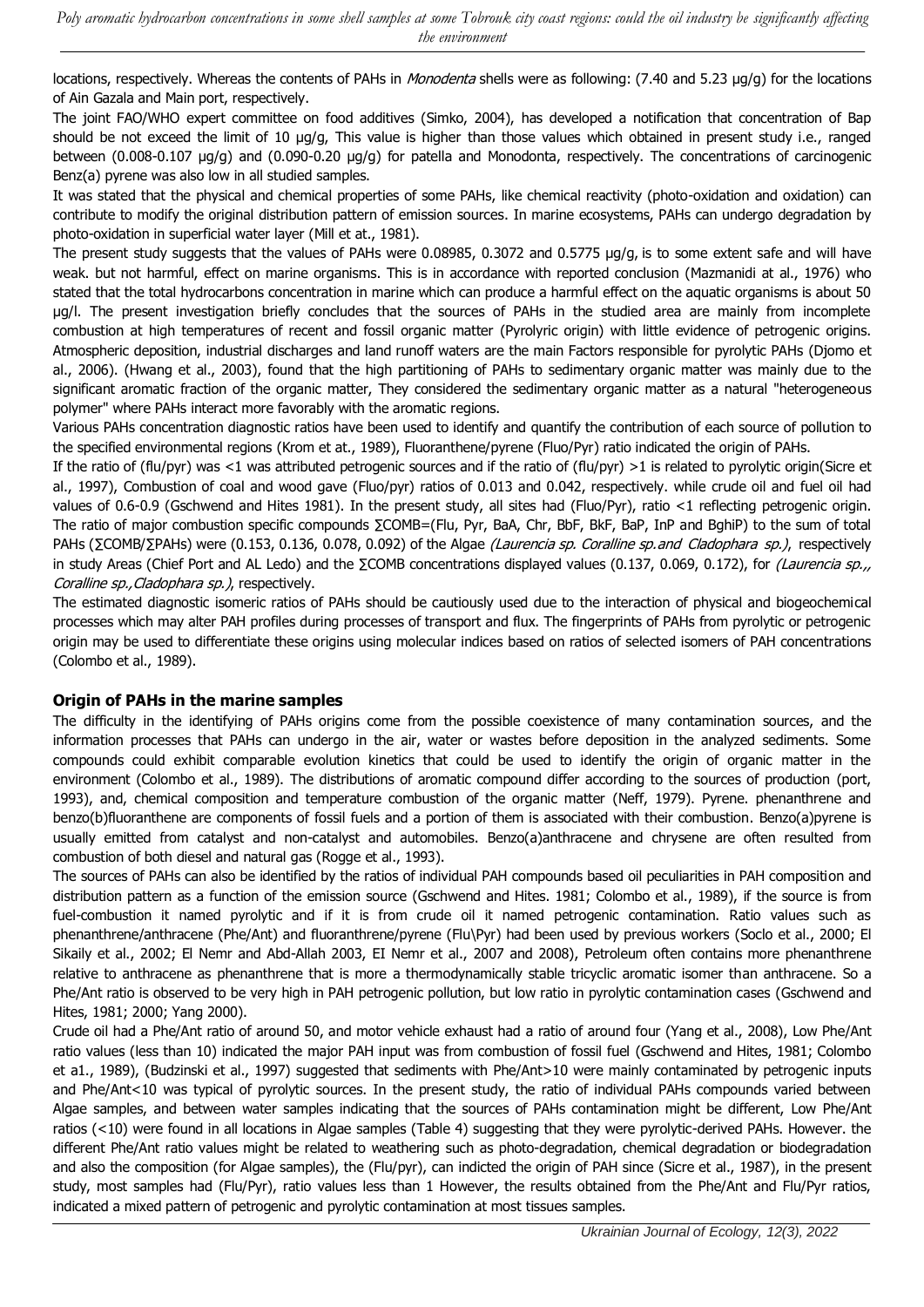#### **The low molecular weight/high molecular weight ratio**

Table 4 showing the ratio of low molecular weight/high molecular weight compound (Lipiatou,1997), suggesting that the low molecular weight represent by polyaromtic hydrocarbons compound that have (2-3) rings and high molecular weight represent by polyaromtic hydrocarbons compound that have (4-5) rings.

The ratio of (LMW/HMW)

(Naphthalene+Acenaphthylene+Acenaphthene+Fluorene+Phenanthrene+Anthracene/Fluoranthene+Pyrene+Benzo(a)anthracene+ Chrysene+Benzo(b)fluoranthene+Benzo(k)fluoranthene+Benzo(a)pyrene+Dibenzo(a,h)anthracene+Benzo(ghi)Perylene+ndeno(1,2, 3-cd)Pyrene), this ratio in all station for both shells and Algae samples was <1 that indicate to the source of TPAHs from pyrolytic origin. Except from that sites 1 in water samples and sites 3 in Algae samples has ratio of (LMW/HMW) was >1 that indicate to the source of TPAHs related to ptrogenic origin (Garrigueset et al.,1993). The diagnostic ratios of poly aromatic hydrocarbons of shell samples were shown in Table 4 and 5.

**Table. 4.** The diagnostic ratios of poly aromatic hydrocarbons in the Monodonta shell samples.

| <b>Ratio</b><br><b>Station</b> | (Fluo/Pyr) | ΣCOMB | <b>ΣCOMB/PAHs</b> | (Phe/Ant) | ΣΡΑΗCARC | (LMW/HMW) |
|--------------------------------|------------|-------|-------------------|-----------|----------|-----------|
| Ain Gazala                     | 0.34       | 7.12  | 0.96              | 0.40      | 4.95     | 0.027     |
| Main Port                      | 0.83       | 4.94  | 0.94              | 0.14      | 2.63     | 0.028     |

| Table. 5. The diagnostic ratios of poly aromatic hydrocarbons in the Patella shell samples. |                |              |                    |               |                 |                |  |  |
|---------------------------------------------------------------------------------------------|----------------|--------------|--------------------|---------------|-----------------|----------------|--|--|
| Ratio<br><b>Station</b>                                                                     | (Fluo/Pyr)     | ΣCOMB        | $\Sigma COMB/PAHs$ | (Phe/Ant)     | <b>ΣΡΑΗCARC</b> | (LMW/HMW)      |  |  |
| Ain Gazala                                                                                  | 0.020          | 3.91         | 0.933              | 0.30          | 2.34            | 0.042          |  |  |
| Al andlous<br>Aledo                                                                         | 0.088<br>0.205 | 7.64<br>8.40 | 0.945<br>0.880     | 1.48<br>0.369 | 4.34<br>4.09    | 0.031<br>0.035 |  |  |

Other six diagnostic ratios between individual PAHs concentrations were calculated and used to make the identification of the PAHs origin more precisely R-l=InP\(lnP+BghiP); R-2=Flu/(Flu+Pyr); R-3=BaP/(BaP+Chr); R-4=Phe\(Phe+Ant), R-5=BbF\BkF and R-6=Ant\(Ant+Phe) (Dickhut et al., 2000).

R-1 ratio is less than 0.4 for petroleum and >0.5 for petroleum/combustion mixture. Literature values of R-1 ratio are above 0.5 for grass combustion, wood soot and creosote (Yunker et al., 2002), R-3 ratio values are less than 0.2 for combustion and between 0.6 and 0.9 for petroleum while ratios between 0.1 and 0.6 are due to petroleum/combustion mixture. R-6 ratio <0.1 usually is taken as an indication of petroleum while a ratio>0.1 indicates a dominance of combustion (Budzinski et al., 1997), R-6 ratios >0.1 represent the combustion of diesel oil. shale oil, coal and some crude oil samples. R-2 ratio of 0.4 is usually defined as the petroleum. while ratio or 0.5 is for petroleum\combustion transition point (Budzinski et al., 1997), however, this boundary appears to be less definitive than 0.1 for R-6.

Generally, R-2 ratio is below 0.4 for most petroleum samples and above 0.5 in kerosene, grass. most coal and wood combustion samples and creosote, but ratios between 0.4 and 0.5 is characteristic for liquid fossil fuel such as gasoline, diesel, fuel oil and crude oil combustion find emissions from cars and diesel trucks.

When applying the results obtained from the above ratios, (Table 6 and 7) gave three groups indicating three sources; the first represents the samples of petrogenic sources, the second group represents the stations of pyrolytic sources (most ratios in the studied samples) and the third group represents the stations of a mixture of petrogenic and pyrolytic source (Yang, 2008), the same ratios were calculated for the studied shell samples and given in below Tables:

**Table. 6.** The ratios of (R1-R6) of *Mondonta* shell samples at sme locations.

| Ratio<br><b>Station</b>                                       | R1   | <b>R2</b>      | R <sub>3</sub> | R4    | R <sub>5</sub> | R <sub>6</sub> |  |
|---------------------------------------------------------------|------|----------------|----------------|-------|----------------|----------------|--|
| Ain Gazala                                                    | 0.98 | 0.07           | 0.93           | 0.039 | 0.187          | 0.096          |  |
| Main Port                                                     | 0.93 | 0.45           | 0.080          | 0.128 | 0.190          | 0.87           |  |
| Table. 7. The ratios of (R1-R6) of the Patella shell samples. |      |                |                |       |                |                |  |
| Ratio<br><b>Station</b>                                       | R1   | R <sub>2</sub> | R <sub>3</sub> | R4    | R5             | R <sub>6</sub> |  |
| Ain Gazala                                                    | 0.80 | 0.020          | 0.071          | 0.24  | 0.90           | 0.80           |  |
| Andalous                                                      | 0.91 | 0.081          | 0.025          | 0.59  | 0.17           | 0.40           |  |
| Al-ledo                                                       | 0.86 | 0.164          | 0.001          | 0.26  | 0.33           | 0.73           |  |

# **Conclusion**

According to the obtained results which recorded in this study about the distribution and origin of the hydrocarbons in the studied samples.Different types and compounds of aromatic hydrocarbons were detected in the selected samples (Shells) the results showed that there are relative variations of the hydrocarbon compounds from location to location mainly depend up the origin of